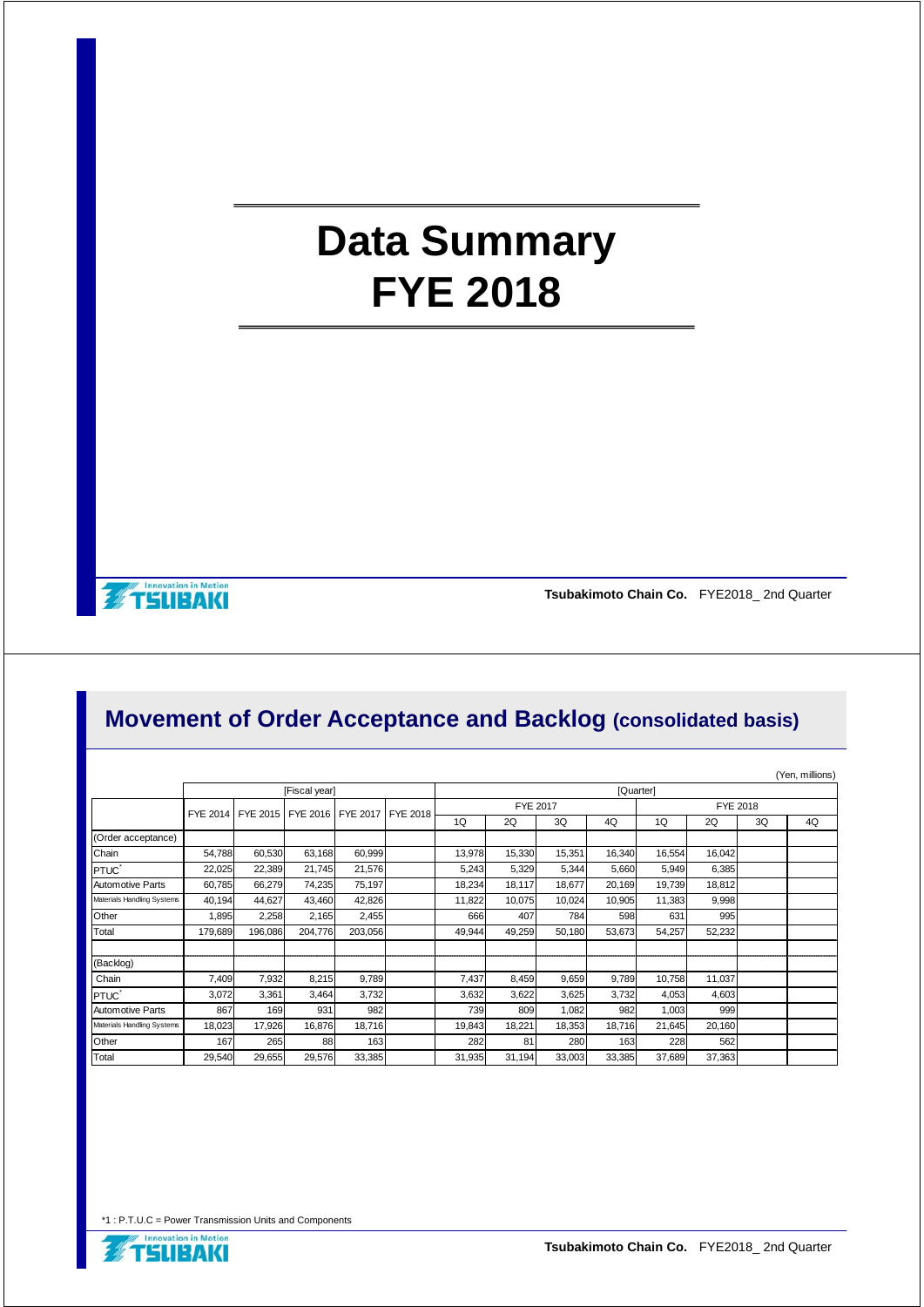## **Segment Information (by business group)**

|                             |                      |         |          |          |          |                |           |        |        |         |        |     | (Yen, millions) |  |
|-----------------------------|----------------------|---------|----------|----------|----------|----------------|-----------|--------|--------|---------|--------|-----|-----------------|--|
|                             | [Fiscal year]        |         |          |          |          |                | [Quarter] |        |        |         |        |     |                 |  |
|                             | FYE 2014<br>FYE 2015 |         | FYE 2016 | FYE 2017 | FYE 2018 | <b>FYE2017</b> |           |        |        | FYE2018 |        |     |                 |  |
|                             |                      |         |          |          |          | 1Q             | 2Q        | 3 Q    | 4 Q    | 1Q      | 2Q     | 3 Q | 4 Q             |  |
| (Sales) <sup>11</sup>       |                      |         |          |          |          |                |           |        |        |         |        |     |                 |  |
| Chain                       | 55.828               | 61.721  | 63.998   | 60.600   |          | 14.547         | 14,562    | 14.980 | 16.509 | 15,982  | 16,289 |     |                 |  |
| PTUC <sup>2</sup>           | 21,612               | 22,557  | 21,975   | 21,563   |          | 5,083          | 5,369     | 5.455  | 5.654  | 5.725   | 5,979  |     |                 |  |
| <b>Automotive Parts</b>     | 60.674               | 66.978  | 73,473   | 75,147   |          | 18.425         | 18.048    | 18,403 | 20,269 | 19.719  | 18.816 |     |                 |  |
| Materials Handling Systems  | 39,565               | 45,169  | 44,354   | 41,043   |          | 8,445          | 11,254    | 9,981  | 11,362 | 8,347   | 11,793 |     |                 |  |
| Other                       | 2,719                | 2,968   | 3.186    | 3,001    |          | 631            | 765       | 730    | 874    | 704     | 787    |     |                 |  |
| Consolidated                | 178,022              | 196.738 | 203,976  | 198.762  |          | 46.596         | 49.143    | 49.004 | 54.017 | 49.870  | 52,908 |     |                 |  |
|                             |                      |         |          |          |          |                |           |        |        |         |        |     |                 |  |
| (Operating profit)          |                      |         |          |          |          |                |           |        |        |         |        |     |                 |  |
| Chain                       | 3.763                | 5.002   | 6.172    | 7,102    |          | 1,409          | 1.655     | 1.898  | 2,139  | 1.788   | 1.924  |     |                 |  |
| PTUC <sup>'2</sup>          | 2,273                | 2,400   | 2,428    | 2,218    |          | 493            | 460       | 667    | 596    | 690     | 610    |     |                 |  |
| <b>Automotive Parts</b>     | 10,119               | 11.916  | 12,258   | 12,385   |          | 3.007          | 2.815     | 3,370  | 3.192  | 2.680   | 2.481  |     |                 |  |
| Materials Handling Systems  | 1,192                | 1,940   | 659      | 706      |          | $-599$         | 562       | 127    | 616    | $-448$  | 581    |     |                 |  |
| Other                       | 63                   | 123     | 84       |          |          | $-18$          | -6        | -5     | 29     | $-23$   | -6     |     |                 |  |
| Consolidated                | 17,354               | 21,427  | 21,570   | 21.647   |          | 4.139          | 5,350     | 5,818  | 6,338  | 4,331   | 5,167  |     |                 |  |
|                             |                      |         |          |          |          |                |           |        |        |         |        |     |                 |  |
| (Operating profit, percent) |                      |         |          |          |          |                |           |        |        |         |        |     |                 |  |
| Chain                       | 6.7%                 | 8.1%    | 9.6%     | 11.7%    |          | 9.7%           | 11.4%     | 12.7%  | 13.0%  | 11.2%   | 11.8%  |     |                 |  |
| $PTUC^2$                    | 10.5%                | 10.6%   | 11.0%    | 10.3%    |          | 9.7%           | 8.6%      | 12.2%  | 10.5%  | 12.1%   | 10.2%  |     |                 |  |
| <b>Automotive Parts</b>     | 16.7%                | 17.8%   | 16.7%    | 16.5%    |          | 16.3%          | 15.6%     | 18.3%  | 15.7%  | 13.6%   | 13.2%  |     |                 |  |
| Materials Handling Systems  | 3.0%                 | 4.3%    | 1.5%     | 1.7%     |          | -              | 5.0%      | 1.3%   | 5.4%   |         | 4.9%   |     |                 |  |
| Other                       | 2.3%                 | 4.2%    | 2.6%     | -        |          | -              | -         |        | 3.3%   | -       | -      |     |                 |  |
| Consolidated                | 9.7%                 | 10.9%   | 10.6%    | 10.9%    |          | 8.9%           | 10.9%     | 11.9%  | 11.7%  | 8.7%    | 9.8%   |     |                 |  |

\*1 : Sales figures include internal sales and transfers between segments.

\*2 : P.T.U.C = Power Transmission Units and Components<br>
FILENTING

**Tsubakimoto Chain Co.** FYE2018\_ 2nd Quarter

### **Segment Information (by region)**

|                             |                 |          |          |                 |                 |                 |           |        |        |                 |        |    | (Yen, millions) |  |
|-----------------------------|-----------------|----------|----------|-----------------|-----------------|-----------------|-----------|--------|--------|-----------------|--------|----|-----------------|--|
|                             | [Fiscal year]   |          |          |                 |                 |                 | [Quarter] |        |        |                 |        |    |                 |  |
|                             | <b>FYE 2014</b> | FYE 2015 | FYE 2016 | <b>FYE 2017</b> | <b>FYE 2018</b> | <b>FYE 2017</b> |           |        |        | <b>FYE 2018</b> |        |    |                 |  |
|                             |                 |          |          |                 |                 | 1Q              | 2Q        | 3Q     | 4Q     | 1Q              | 2Q     | 3Q | 4Q              |  |
| (Sales)                     |                 |          |          |                 |                 |                 |           |        |        |                 |        |    |                 |  |
| Japan                       | 110,585         | 119,349  | 121.347  | 117.795         |                 | 26.713          | 29.394    | 29.865 | 31.823 | 27,906          | 31.692 |    |                 |  |
| America                     | 43,551          | 48.749   | 51.671   | 50,830          |                 | 13,125          | 11,945    | 11,912 | 13,848 | 13,184          | 12,271 |    |                 |  |
| Europe                      | 22,056          | 26,545   | 24,219   | 23,181          |                 | 5.787           | 6,009     | 5,474  | 5,911  | 5,953           | 6,209  |    |                 |  |
| Indian Ocean Rim            | 9.741           | 10,718   | 12,626   | 12,763          |                 | 3.043           | 3,041     | 3.144  | 3,535  | 3,541           | 3,378  |    |                 |  |
| China                       | 11,044          | 14,062   | 16,494   | 18,186          |                 | 3,845           | 4,301     | 4,781  | 5,259  | 4,850           | 5,265  |    |                 |  |
| South Korea, Taiwan         | 5,011           | 7,115    | 8,578    | 8,378           |                 | 2.080           | 2,095     | 2,046  | 2.157  | 2,483           | 2,758  |    |                 |  |
|                             |                 |          |          |                 |                 |                 |           |        |        |                 |        |    |                 |  |
| (Operating profit)          |                 |          |          |                 |                 |                 |           |        |        |                 |        |    |                 |  |
| Japan                       | 9,234           | 12,694   | 12,621   | 11,351          |                 | 1,694           | 2,933     | 3,442  | 3,282  | 2,006           | 3,191  |    |                 |  |
| America                     | 3,964           | 4,162    | 4.496    | 4.853           |                 | 1.502           | 1,171     | 948    | 1.232  | 972             | 687    |    |                 |  |
| Europe                      | 471             | 890      | 531      | 687             |                 | Δ               | 194       | 261    | 228    | 23              | 35     |    |                 |  |
| Indian Ocean Rim            | 1,384           | 1,385    | 1,680    | 1.744           |                 | 417             | 426       | 408    | 493    | 524             | 416    |    |                 |  |
| China                       | 954             | 1,008    | 273      | 925             |                 | 29              | 201       | 275    | 420    | 137             | 259    |    |                 |  |
| South Korea, Taiwan         | 372             | 258      | 405      | 273             |                 | 46              | 114       | 82     | 31     | 197             | 296    |    |                 |  |
| (Operating profit, percent) |                 |          |          |                 |                 |                 |           |        |        |                 |        |    |                 |  |
| Japan                       | 8.4%            | 10.6%    | 10.4%    | 9.6%            |                 | 6.3%            | 10.0%     | 11.5%  | 10.3%  | 7.2%            | 10.1%  |    |                 |  |
| America                     | 9.1%            | 8.5%     | 8.7%     | 9.5%            |                 | 11.5%           | 9.8%      | 8.0%   | 8.9%   | 7.5%            | 5.6%   |    |                 |  |
| Europe                      | 2.1%            | 3.4%     | 2.2%     | 3.0%            |                 | 0.1%            | 3.2%      | 4.8%   | 3.9%   | 0.4%            | 0.6%   |    |                 |  |
| Indian Ocean Rim            | 14.2%           | 12.9%    | 13.3%    | 13.7%           |                 | 13.7%           | 14.0%     | 13.0%  | 13.9%  | 14.8%           | 12.3%  |    |                 |  |
| China                       | 8.6%            | 7.2%     | 1.7%     | 5.1%            |                 | 0.8%            | 4.7%      | 5.8%   | 8.0%   | 2.8%            | 4.9%   |    |                 |  |
| South Korea. Taiwan         | 7.4%            | 3.6%     | 4.7%     | 3.3%            |                 | 2.2%            | 5.4%      | 4.0%   | 1.4%   | 8.0%            | 10.7%  |    |                 |  |

\*1 : Sales figures include internal sales and transfers between segments.